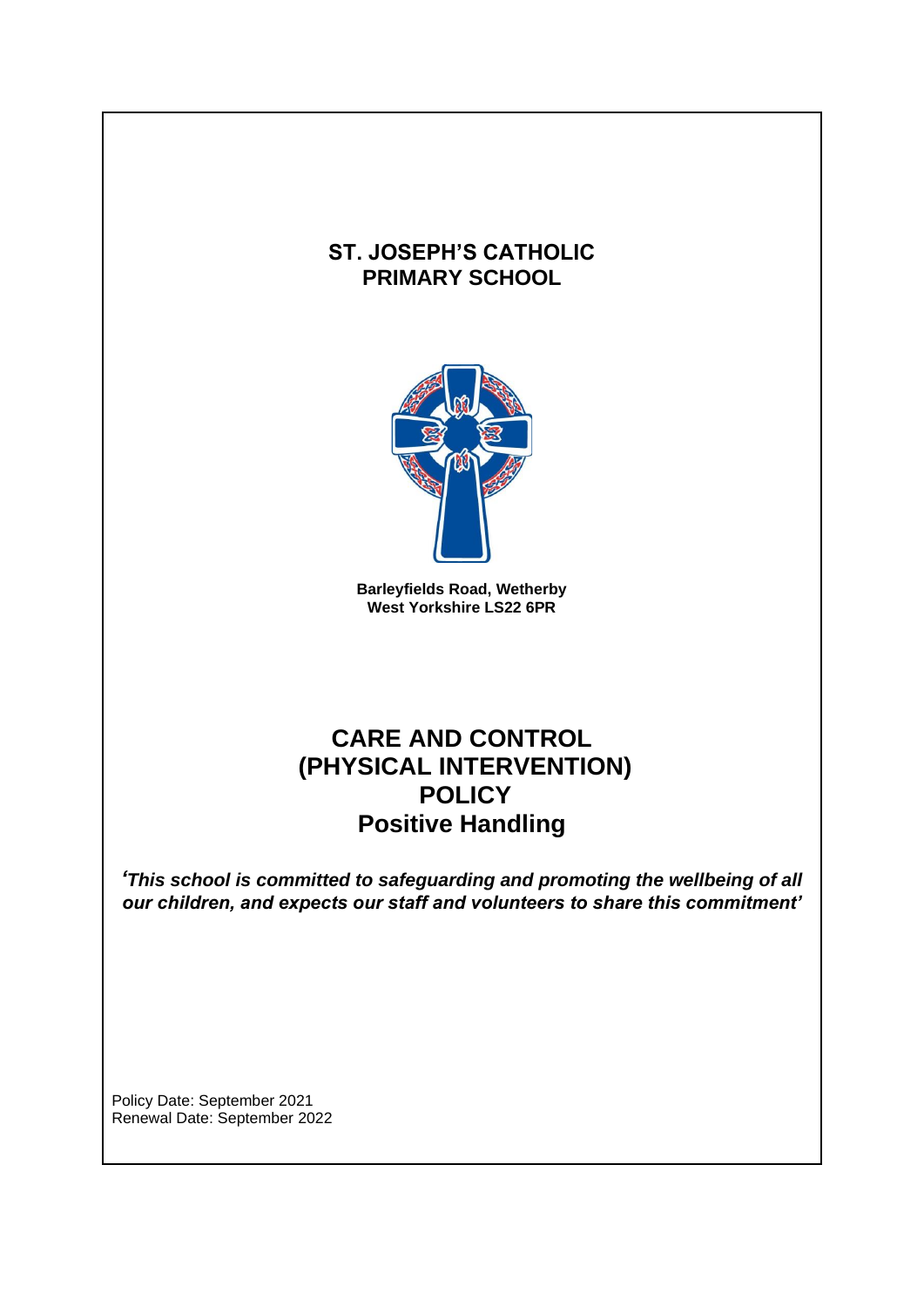# **CARE & CONTROL POLICY**

# **Introduction**

The purpose of the policy is to clarify the situation for all teaching and support staff working with children and young people, to inform them what is acceptable in relation to the use of physical intervention to manage challenging behaviour, and to prevent any misunderstanding of their intentions. It is also intended to inform children, their parent(s), carer(s), families and other relevant stakeholders of the legal position in relation to physical intervention, and systems and procedures that we follow at St Joseph's Catholic Primary School.

There is a common misconception that any physical contact with a child is in some way unlawful. This is NOT true.

*"It is not illegal to touch a pupil. There are occasions when physical contact, other than reasonable force, with a pupil is proper and necessary. Examples of where touching a pupil might be proper or necessary: holding the hand of the child at the front/back of the line when going to assembly or when walking together around the school; when comforting a distressed pupil; when a pupil is being congratulated or praised; to demonstrate how to use a musical instrument; to demonstrate exercises or techniques during PE lessons or sports coaching; to give first aid."*

#### **Page 8, Use of Reasonable Force – Advice for head teachers, staff and governing bodies – July 2013**

At St Joseph's Catholic Primary School, we constantly strive to create a calm environment that minimises the risk of incidents arising that might require the use of force. In addition to this, pupils who present with challenging behaviour have an individual Positive Behaviour Support Plan (PBSP). In relation to inappropriate behaviour, staff at the school will use their skills to defuse conflict situations. We will distract, cajole, persuade and negotiate with young people as well as reminding them of rules, privileges, rewards and sanctions.

There may be circumstances however, where verbal de-escalation alone is not enough to deal with the risks that present themselves, and physical steps need to be taken.

This policy has been drawn up taking cognisance of DFE guidance: The Use of Reasonable Force (July 2013), Section 93 of The Education and Inspections Act 2006, DFES guidance LEA/264/2003: Guidance on the Use of Restrictive Physical Interventions for Pupils with Severe Behavioural Difficulties (Sept 2003) and the joint DFES/DOH guidance: Guidance for Restrictive Physical Interventions (July 2002).

This policy should be read in conjunction with the school's Behaviour Policy, Health and Safety Policy and Child Protection Policy.

Every effort will be made to ensure that all staff at St Joseph's Catholic Primary School:

- i. clearly understand this policy and their responsibilities in the context of their Duty of Care in taking appropriate measures where physical intervention is necessary
- ii. are provided with appropriate training to deal with incidents safely and effectively.

# **Underpinning Values**

Everyone attending or working in this school has a right to:

- recognition of their unique identity;
- be treated with respect and dignity;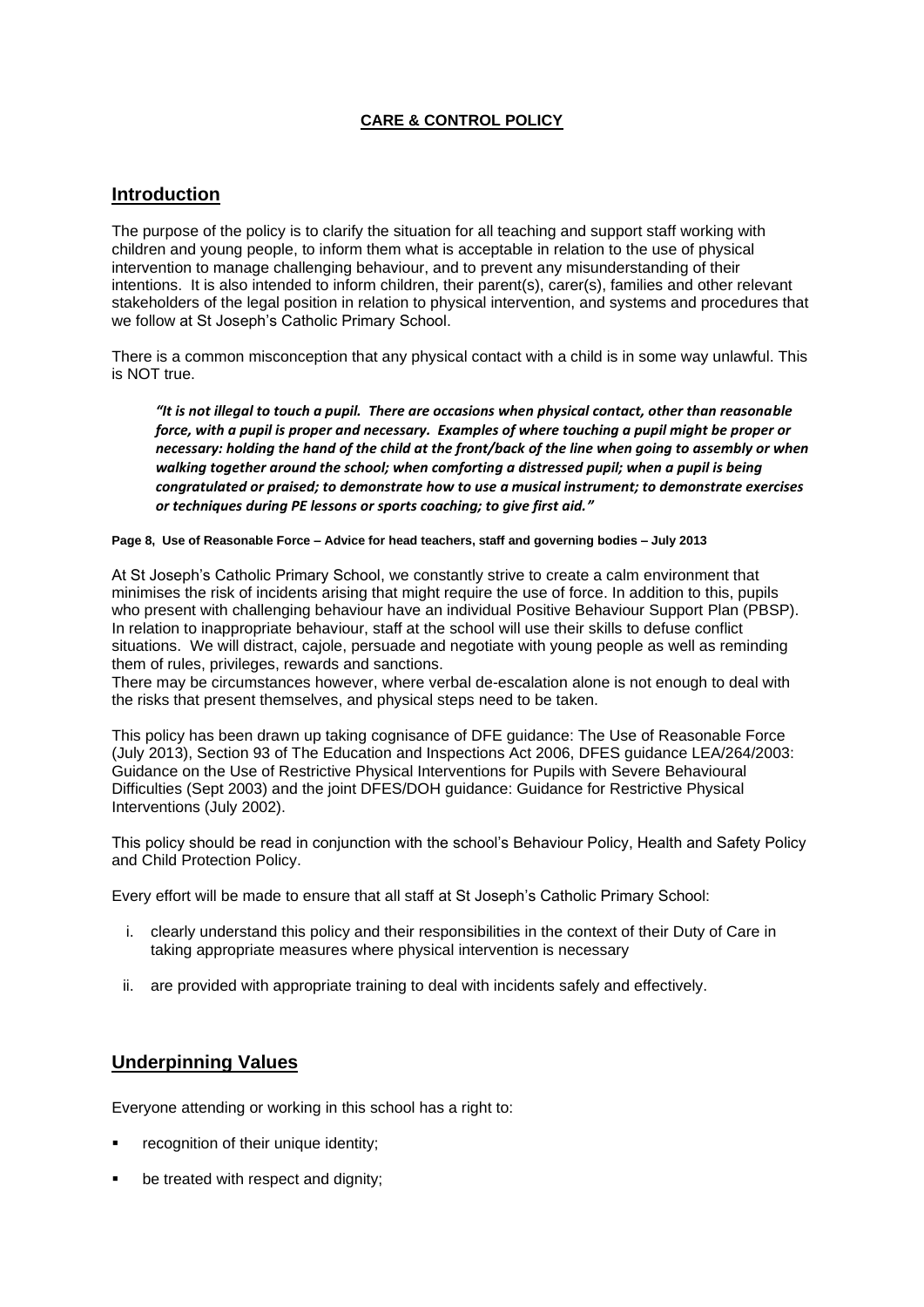- learn and work in a safe environment;
- be protected from harm, violence, assault and acts of verbal abuse.

Pupils attending this school and their parents have a right to:

- individual consideration of pupil needs by the staff who have responsibility for their care and protection;
- expect staff to undertake their duties and responsibilities in accordance with the school's policies;
- be informed about school rules, relevant policies and the expected conduct of all pupils and staff working in school;
- be informed about the school's complaints procedure.

The school will ensure that pupils are given support to understand the need for and respond to clearly defined limits, which govern behaviour in the school.

# **Strategies for Dealing with Challenging Behaviour**

# **Prevention of challenging behaviour**

## **Primary Prevention**

This is achieved by:-

- The deployment of appropriate staffing numbers;
- The deployment of appropriately trained and competent staff;
- Avoiding situations and triggers known to provoke challenging behaviour;
- Creating opportunities for choice and achievement;
- Developing staff expertise through a programme of Continuous Professional Development;
- Exploring pupils' preferences relating to the way/s in which they are managed.

## **Secondary Prevention**

This involves the recognition of the early stages of a behavioural sequence that is likely to develop into violence or aggression and employing 'defusion' techniques to avert any further escalation. At this stage, a Positive Behaviour Support Plan (PBSP) will be set up to clarify the appropriate application of gradually increasing or decreasing levels of force in response to the particular child/young person's behaviour.

Where there is clear documented evidence that particular sequences of behaviour escalate rapidly into violence, the use of a restrictive physical intervention (RPI) at an early stage in the sequence may, potentially, be justified if it is clear that:

- primary prevention has not been effective, and
- the risks associated with **NOT** using an RPI are greater than the risks of using a RPI, and
- other appropriate methods, which do not involve RPI, have been tried without success.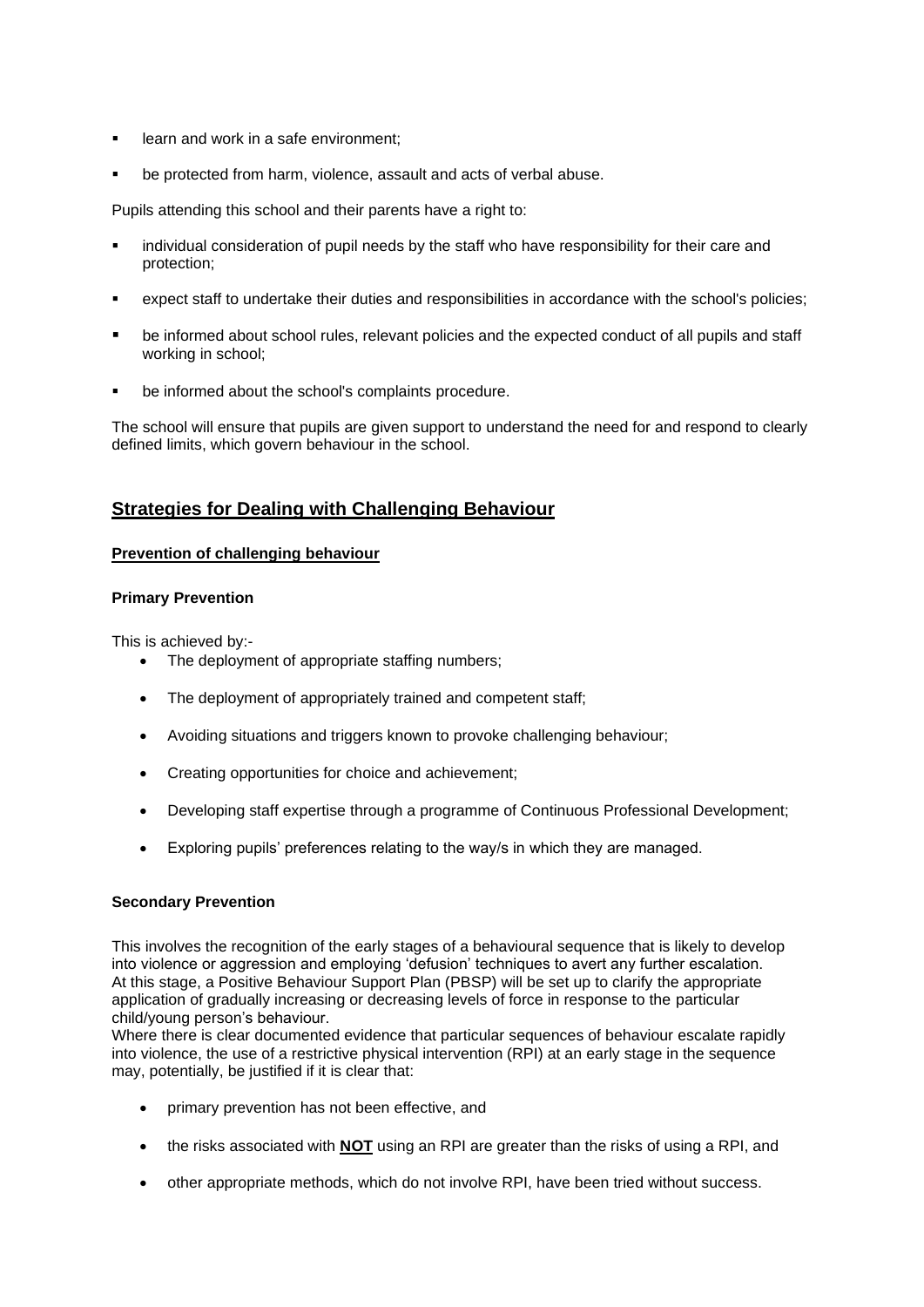The school curriculum and ethos promote independence, choice and inclusion and pupils are given maximum opportunity for personal growth and emotional wellbeing.

As endorsed in the school's Behaviour Policy, staff consistently use positive strategies to encourage acceptable behaviour and good order.

Every effort will be made to resolve conflicts positively and without harm to pupils or staff, property, buildings or the environment. Some or all of the following approaches should be taken according to the circumstances of the incident:

- verbal acknowledgement of unacceptable behaviour with request for the pupil to refrain; (this includes negotiation, care and concern)
- further verbal reprimand stating:
	- that this is the second request for compliance;
	- an explanation of why observed behaviour is unacceptable;
	- an explanation of what will happen if the unacceptable behaviour continues.
- warning of intention to intervene physically and that this will cease when the pupil complies, if possible summon assistance from other staff.
- physical intervention reasonable force being used in line with legislation and guidance.

All staff are trained in skills to help them to defuse situations before behaviour becomes challenging and how to de-escalate incidents should they arise.

Reasonable force will only be used when the risks involved in doing so are outweighed by the risks involved in not using force.

# **The Legal Implications**

## **Duty of Care**

All staff working within the school have a 'Duty of Care' to the children and young people and as such, may face a situation where physical intervention is the only option left available to them, in order to ensure safety. Staff who have a Duty of Care have lawful justification for taking reasonable physical steps to prevent injury to any person, or damage to property. Taking no action which results in a person being injured, could leave a member of staff open to an allegation that they were in neglect of their Duty of Care.

#### **The Children's Act**

Staff will always follow the principles enshrined in the above act whereby the safety and wellbeing of the children is paramount. Staff will act in accordance with the 'best interests principle', acting honestly and in good faith to protect what they perceive to be the best interests of the child/children.

#### **Section 93**

Section 93 of the Education and Inspections Act 2006 'The Power of Members of Staff to Use Force' states:

A member of the staff of a school may **use such force as is reasonable** in the circumstances to prevent a pupil from doing, or continuing to do any of the following;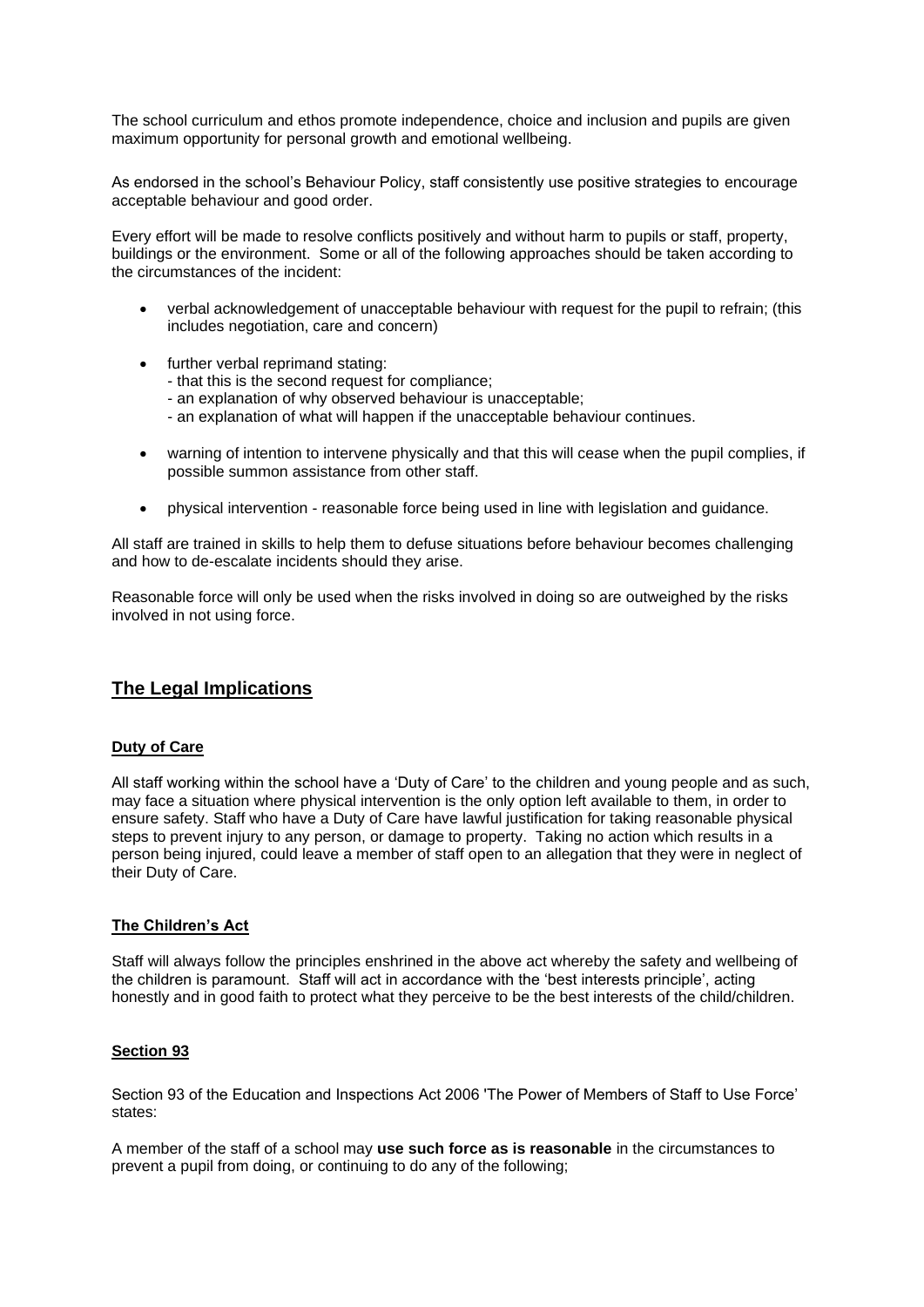- committing an offence
- injuring themselves or others, or causing damage to property
- compromising the good order or discipline of the school.

This policy allows for the physical restraint of pupils in disciplinary or dangerous situations. This must not include any form of corporal punishment and should be limited to the minimum force absolutely necessary for the minimum amount of time.

Examples of situations where the guidance could apply:

- $\blacksquare$  when a pupil attacks a member of staff:
- when a pupil attacks another pupil;
- when a pupil is engaged in, or is on the verge of committing, deliberate damage or vandalism;
- when a pupil is causing, or at risk of causing, injury or damage by accident, by rough play, or by misuse of dangerous materials or objects (for example, in the lab or on the sports field)
- when a pupil at risk absconds from class or tries to leave the school;
- when a pupil persistently refuses to obey an order to leave a classroom;
- $\blacksquare$  when a pupil is seriously disrupting a lesson.

It is the policy of the school that only in exceptional circumstances may physical restraint be used by an adult working within the school, and that our policy in this regard be made known to staff, governors, parents and pupils and that clear contingencies are known to all.

# **The Application of Force**

The application of any form of physical control inevitably carries an attached risk of unintended harm and this places staff and the school at risk of potential litigation. It can only be justified according to the circumstances described in this policy. Staff, therefore, have a responsibility to follow this policy and to seek alternative strategies wherever possible in order to prevent the need for physical intervention. Staff need to be aware that they are responsible for:

- assessing risks (dynamic risk assessment) related to individual circumstances which may arise in the course of their day-to-day duties and
- making judgements about when the use of force is necessary and the degree of force which may be regarded as necessary to manage a situation.

Staff need to be aware that they are required to justify their decisions in writing through the recording and reporting procedures outlined later in this document.

When circumstances justify, staff **AS A LAST RESORT**, may:-

- physically interpose between pupils
- $\blacksquare$  block a pupil's path
- hold a pupil in a controlled manner
- use escorting techniques in a controlled manner
- in extreme circumstances, use more restrictive holds.

Staff's response to an incident should seek to employ a gradually increasing or decreasing level of force in response to the child/young person's behaviour as set out in the child's PBSP. If possible, the use of restraint needs a second adult present to assist with and/or witness the incident. Staff must be aware of DFE recommendations as set out in the guidance document, and not hold pupils in such a way that they may be injured or prevented from breathing.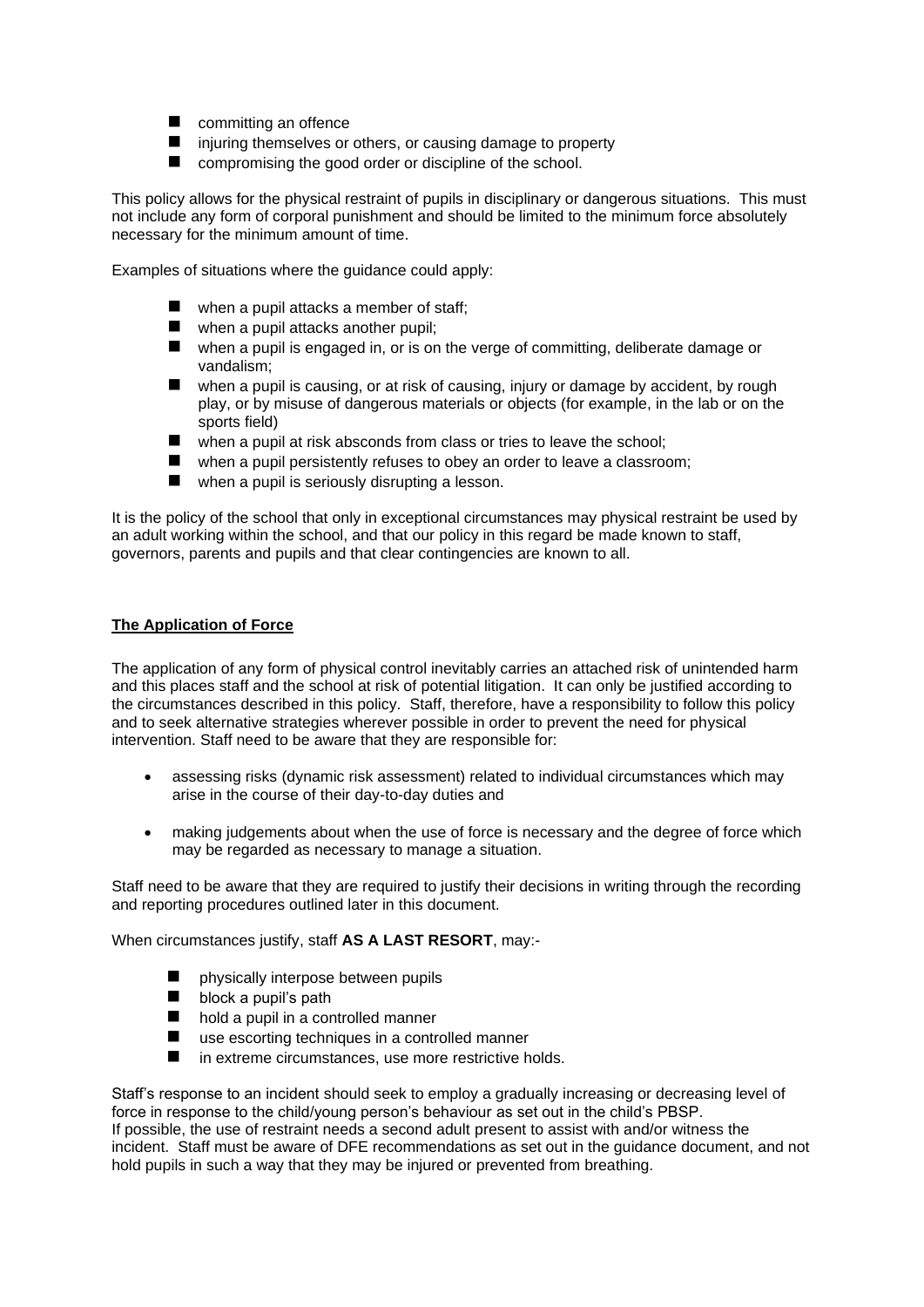During any incident involving the use of force, staff are expected to continue to use all available verbal and non-verbal support and de-escalation strategies to defuse difficult situations.

#### **Reasonable Force**

There is no legal definition of 'reasonable force'. It will always depend upon the circumstances of each individual case.

#### **THE USE OF ANY DEGREE OF FORCE IS UNLAWFUL IF THE PARTICULAR CIRCUMSTANCES DO NOT WARRANT THE USE OF PHYSICAL FORCE.**

The degree of force employed must be in proportion to the circumstances of the incident and must be the minimum needed to achieve the desired result.

Whether the degree of force used is reasonable will also be determined by the child's age; gender; stature; medical history; level of physical, emotional and intellectual development; special needs; and social context.

#### **Definitions of Positive Behaviour Support**

Positive Behaviour Support describes a broad spectrum of risk reduction strategies. Positive Behaviour Support is a holistic approach involving policy, guidance, management of the environment, and deployment of staff. It also involves personal behaviour, diversion, diffusion, and de-escalation. Positive Behaviour Support Plans (PBSPs) are a plan for the positive management of pupils' challenging behaviour. They are based on a risk assessment and identify positive prevention strategies and how a pupil may need to be supported in a crisis.

- Physical intervention the use of any physical handling technique that has the child or young person's compliance, e.g. prompting, shepherding.
- Restrictive physical intervention (RPI). Restraint the positive application of force in order to overcome rigorous resistance, completely directing and controlling a person's free movement, i.e. the child or young person is no longer compliant.

A **planned intervention** is one that is described/outlined in the pupil's PBSP. This should cover most interventions, as possible scenarios will be identified and planned for when the PBSP is drawn up. These interventions may include the use of Team -Teach physical intervention techniques.

An **emergency physical intervention** may be necessary if a situation arises that was not foreseen or is uncharacteristic of the pupil. Members of staff retain their Duty of Care to pupils and any response, even in an emergency, must be proportionate to the circumstances. Staff should use the minimum force necessary to prevent injury and maintain safety, consistent with the training that they have received. Following any such incident, a PBSP will be devised (or the existing plan updated) to support effective responses to any such situations which may arise in the future.

#### **Positive Behaviour Support Plans (PBSPs)**

Where behavioural records and/or risk assessment identifies a need for a planned approach, PBSPs are written for individual children and where possible, these will be designed through multi-agency collaboration in conjunction with the child and their parent/carer. With parental consent, these plans may be shared with other agencies/services supporting the child to facilitate consistency of approach so far as is possible.

Where a PBSP is required, a meeting will take place between the school, the child, their parent/carer and any other stakeholder/service where appropriate, to set out a written plan that will identify the key drivers and trigger points for a child's behaviour and a gradual and graded system of staff response which may include the application of gradually increasing or decreasing levels of force in response to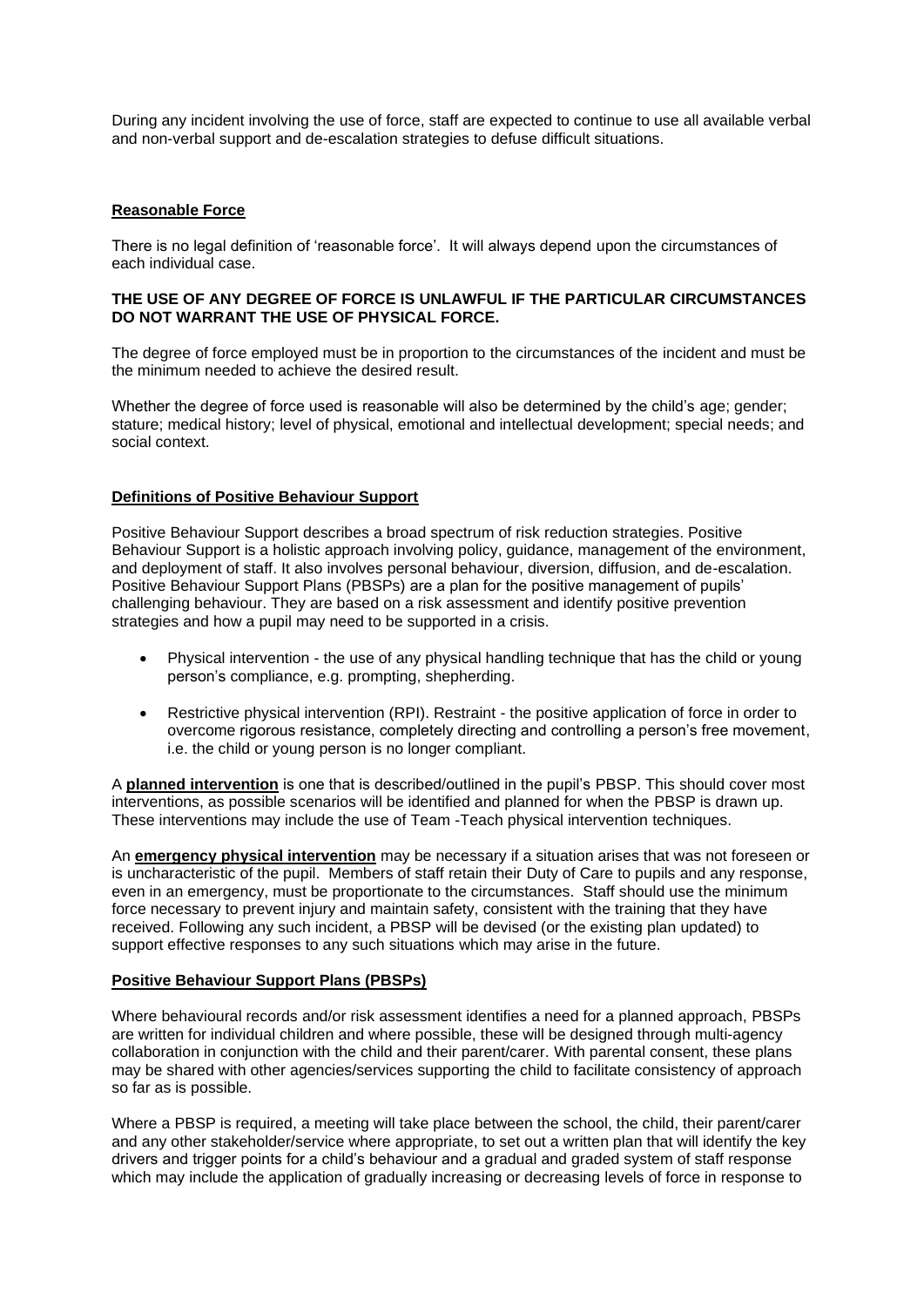the child/young person's behaviour*.* The purpose of a PBSP is to provide all staff with the necessary information to deal with behaviour effectively and consistently, avoiding the need for any physical intervention. The plans do need to cover this however, in the event that all else has failed.

Any techniques used will take account of a young person's;

- age;
- qender;
- level of physical, emotional and intellectual development;
- special needs;
- social context.

#### **Personal Safety**

There may be times when a member of staff may need to defend themselves from a physical assault or 'break away' from a child who has taken hold of them. It is acknowledged that with some disengagement techniques pupils may encounter some minimal discomfort when appropriate release techniques are used. However, this is very brief, transient and poses less of a risk than the behaviour they are employed in response to, eg biting. All staff will be given input on key skills and principles regarding personal safety and self-defence, as part of their ongoing training.

#### **Seclusion, Time out and Withdrawal**

**Time out:** This involves restricting a child's access to positive reinforcements as part of the PBSP, in a room or area which they may freely leave. It is a specific behaviour management technique and does not necessarily literally mean time spent out of the class/group, but rather refers to a withdrawal of attention and/or things they find rewarding (it could be as simple as turning away from a child who is attention seeking, or positioning a child away from the class/group). This withdrawal of attention could also be achieved by sending a pupil to another class/group or a quiet area.

**Withdrawal:** which involves removing the child from a situation which causes anxiety or distress to a location where they can be continuously observed and supported until they are ready to resume their usual activities. This can mean removing a child from the class/group to allow them time to calm down or to prevent a situation from escalating. They may need time away from staff and pupils (either on their own or in another class/group) in order to break the cycle/pattern of their behaviour or to reduce their level of anxiety/distress. This "quiet time" could be time in the playground, a quiet room, or sitting in an office supervised by a member of the leadership team.

**Seclusion:** where an adult or child is forced to spend time alone against their will in a locked room or room which they cannot leave. Seclusion could be deemed to be a breach of a person's human rights unless sanctioned by a lawful order, or unless used in an emergency situation where there is significant risk of harm. This strategy will only ever be used in exceptional circumstances where the risks involved with its use are outweighed by the risks that are presented, that is as a necessary and proportionate response to risk. Any child left alone in a room that they are unable to exit willingly, must be continually monitored by a member of staff. The use of seclusion must be recorded and be followed up as per any other form of RPI.

# **Restrictive Physical Interventions and Risk Assessment**

Both challenging behaviour and RPIs will involve a risk – to both staff and pupils. A risk assessment aims to balance these risks. The aim of the individual pupil's PBSP and of this policy is to reduce the risks associated with pupils' challenging behaviour as far as is reasonably practicable – the risks that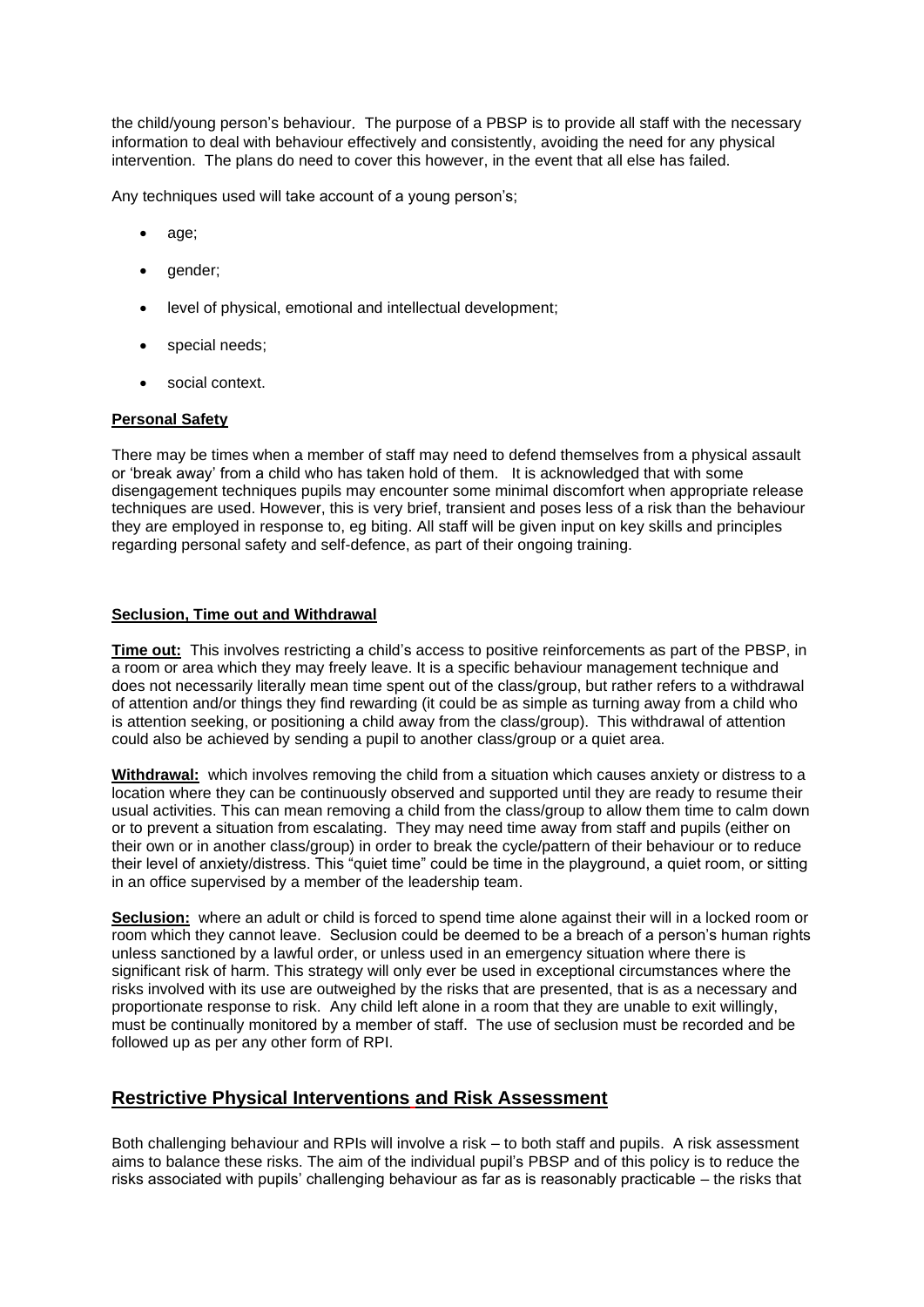are associated with the behaviour itself and the risk of managing that behaviour. The risks of employing an intervention should be lower than the risks of not doing so.

Pupils whose challenging behaviour may pose a risk to staff or pupils will be the subject of an Individual Pupil Risk Assessment (IPRA) and will have a PBSP drawn up as a result of this. These will be shared with all staff and stored in the staffroom.

All staff authorised to use physical intervention with pupils receive training in Team-Teach techniques and receive information about the risk to pupils of positional asphyxia. There are very clear protocols delivered during training to minimise the possibility of this and to ensure that appropriate safeguards are implemented.

Should we have any children who have extremely challenging behaviour, these pupils may have Team-Teach Ground Recovery Holds written into their PBSPs. These are Advanced techniques and carry elevated levels of risk. As a result, these are only considered as a possibility if a comprehensive risk assessment indicates that there is a foreseeable risk of serious injury due to a pupil's behaviour if their behaviour cannot be controlled in any other way. There are very clear and strict safeguards for these circumstances and a multi-disciplinary meeting would be called prior to a ground hold being advised for a pupil. These techniques would not be part of a planned response without consultation with parents/carers. Without parental support for the planned intervention, an alternative provision may need to be found. Staff who may need to use these advanced techniques will receive additional advanced training.

# **Responsibility of Staff**

The Education and Inspections Act authorises all staff at the school to use reasonable force to control or restrain pupils. The Headteacher will ensure that all staff are aware of, and understand, what the authorisation entails.

Where a pupil is recognised as likely to behave in ways which may require physical control, staff should initiate the production of IPRAs and PBSPs. This plan will be drawn up in conjunction with the SEND co-ordinator and shared with all pertinent staff at the school. The plan will also be made available and discussed with the child, their parent(s), carer(s), families and other relevant stakeholders.

Pupils' PBSPs are Safe Systems of Work under Health and Safety Regulations. As such it is imperative that these plans are followed and implemented by all members of staff.

Any force used must be appropriate in the sense that a "reasonable adult" should think it suitably addresses the tariff level of challenging behaviour. It should always be the last resort and in no circumstances be used in anger and/or to inflict pain.

Adults must avoid putting themselves into physical danger. If self-defence is necessary, then the minimum force must be used.

Under the Health and Safety at Work Act 1974, employees have a responsibility to report any circumstances which give rise to an increased risk to their Health and Safety. Staff who have, or acquire, permanently or temporarily, any medical condition that may impact on their ability to carry out pupils' PBSPs have a duty to report these to the Headteacher immediately, as there may be an impact on their own safety and that of colleagues and/or pupils.

# **Training Issues**

Training on managing behaviour at some level will be available for **all** staff at St Joseph's Catholic Primary School. For most staff this is enhanced by Team-Teach training in the use of positive handling and it is the responsibility of the Headteacher to ensure this training is kept up to date. No member of staff will be expected to use Team-Teach techniques without appropriate training.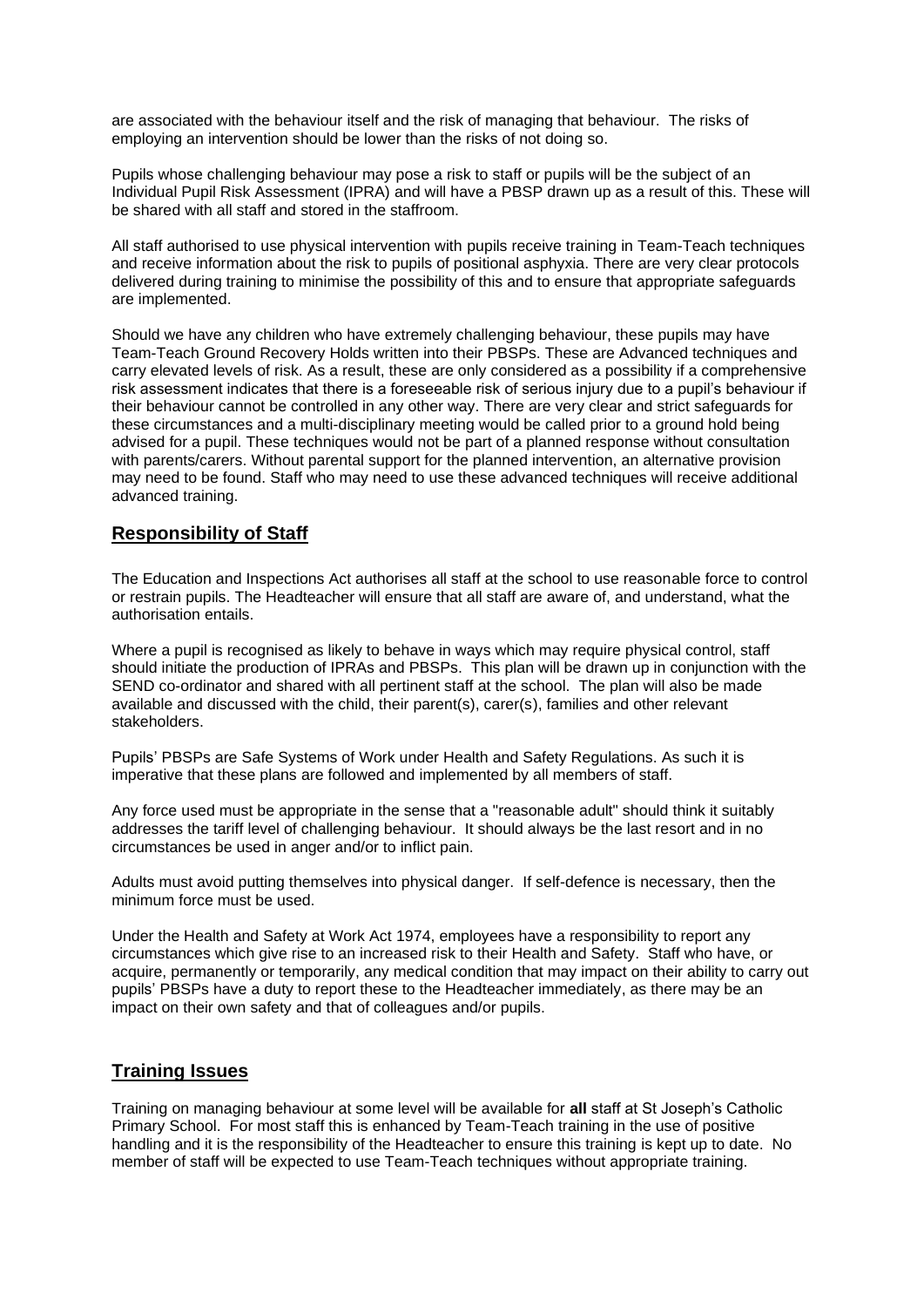Arrangements for training will be made clear as part of the induction of staff and training will be provided as part of on-going staff development.

St Joseph's Catholic Primary School is committed to using Team-Teach. Team-Teach Ltd is a training provider that is accredited through the Institute of Conflict Management (ICM).

# **Action and Support After an Incident**

## **De-brief (Learning from an incident)**

It is essential to 'debrief' as soon as possible after the incident (child/young person and staff member(s) involved), however all persons involved will require a short period of time to allow heightened emotions to dissipate before engaging in this process.

Training has been given to all staff on debrief procedures and systems. At St Joseph's Catholic Primary School we will endeavour to follow this procedure.

- ISOLATE we will ensure the person is somewhere quiet and calm:
- EXPLORE we will allow the person to tell us what has happened first;
- SHARE we will then give our (or other's) perspective of a situation;
- CONNECT through careful questioning, we will connect the behaviour to the drivers, ie, we will seek to discover not just *what* happened, but *why* it happened;
- ALTERNATIVES we will explore alternative ways that a situation could have been dealt with;
- PLAN we will ensure that plans are put in place (or reviewed if a PBSP already exists) to help us deal with any future incidents;
- ENTER (RE) we will consider the emotional wellbeing of the person and how best to reengage them back to their normal working environment.

The Headteacher will ensure that each incident is reviewed and investigated further as required. If further action is required in relation to a member of staff or a pupil, this will be pursued through the appropriate procedure:

- Review of Individual Behaviour Plan (IBP) and/or PBSP
- **•** Child Protection Procedure (this may involve investigations by Police and/or Social Services)
- Staff or Pupil Disciplinary Procedure
- School Behaviour Policy
- Exclusions Procedure in the case of violence or assault against a member of staff

The member of staff will be kept informed of any action taken.

In the case of any action concerning a member of staff, he/she will be advised to seek advice from his/her professional association/union.

## **Recording and Reporting of Incidents**

If a restrictive physical intervention is used on a pupil the Headteacher must be notified at once. The name of the pupil will then be recorded in the appropriate school document, along with the time, circumstances, witnesses, details of any injury sustained and the pupil's responses. The parent(s)/carer(s) of the child will be notified as soon as possible via a telephone call or face to face and be given the opportunity to discuss the incident. Information will be given to the parent(s)/carer(s) about the Parent Partnership Service, who can give impartial support and advice.

Appropriate documentation will be completed as soon as possible after the incident (within 24 hours), normally prior to staff going off duty and be signed by all staff involved and the Headteacher.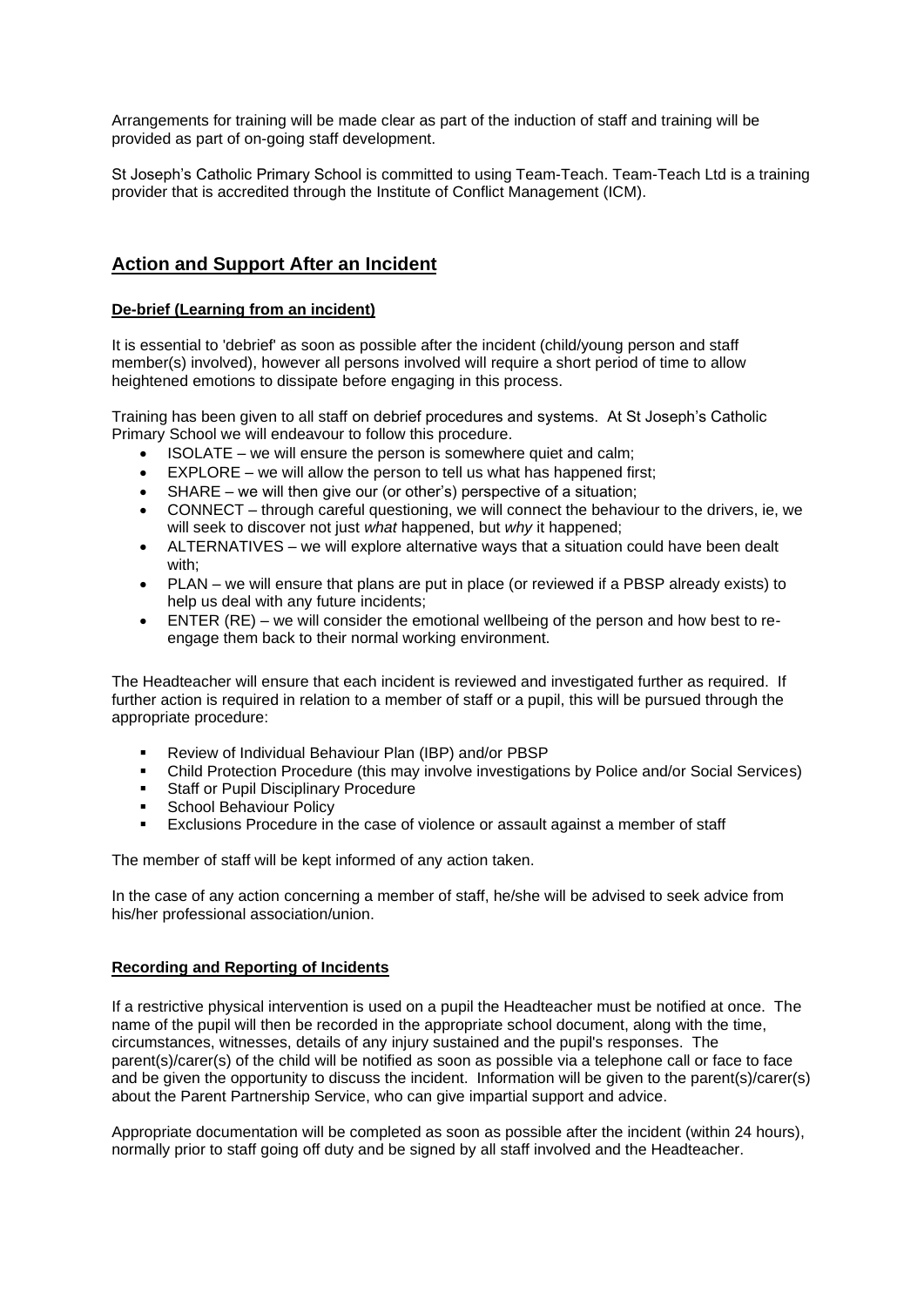All incidents involving a pupil being taken to the ground and held in Team Teach (TT) Front Ground Recovery, TT Back Ground Recovery or TT Shield Ground Recovery, involving a pupil being held prone or supine on the ground must be reported to the Principal Adviser for Care and Control, Health Safety and Wellbeing Team, Leeds City Council.

#### **Monitoring Incidents**

Whenever a member of staff has occasion to use reasonable force, this will always be recorded and documented following agreed procedures. Monitoring of incidents will help to ensure that staff are following the correct procedures and will alert the Head teacher to the needs of any pupil(s) whose behaviour may require the use of reasonable force.

Monitoring of incidents will take place on a regular basis and the results used to inform planning to meet individual pupil and school needs.

#### **During Covid**

Where ever necessary, staff will implement RPI during the National Covid Outbreak. Good hand hygiene after incidents where physical contact has been made is essential and the best way of preventing inadvertent transfer.

# **Staff from the Local Authority Working Within the School**

Support Services will have their own policies for care and control of pupils. When working within school it is the Headteacher's responsibility to ensure that colleagues from any support service are aware of school policy and practice.

# **Involvement of Children, Parents/Carers, Families and Other Relevant Stakeholders**

As stated throughout this policy, children, their parents/carer, families and other relevant stakeholders will be involved at every stage when planning and implementing care and control protocols at St Joseph's Catholic Primary School.

They will be invited to take part in;

- the IPRA and PBSP processes
- reviewing progress and the effectiveness of any plans put in place
- any reviews or changes that need to be made to IPRAs and/or PBSPs

Parents/carers, families and other relevant stakeholders will be notified as soon as possible, where there has been need to use an RPI or seclusion.

# **Complaints**

In the event of a complaint or allegation that a member of staff has used unreasonable force\* - or where a child has been injured during a physical intervention - the Headteacher should in all circumstances undertake a consultation with the Local Authority Designated Officer (LADO) in line with the school's safeguarding procedures. In Leeds, this will usually be via the school's HR adviser.

For other types of complaint relating to an incident, the normal procedures of the school will be used and these will be made clear to all parents/carers.